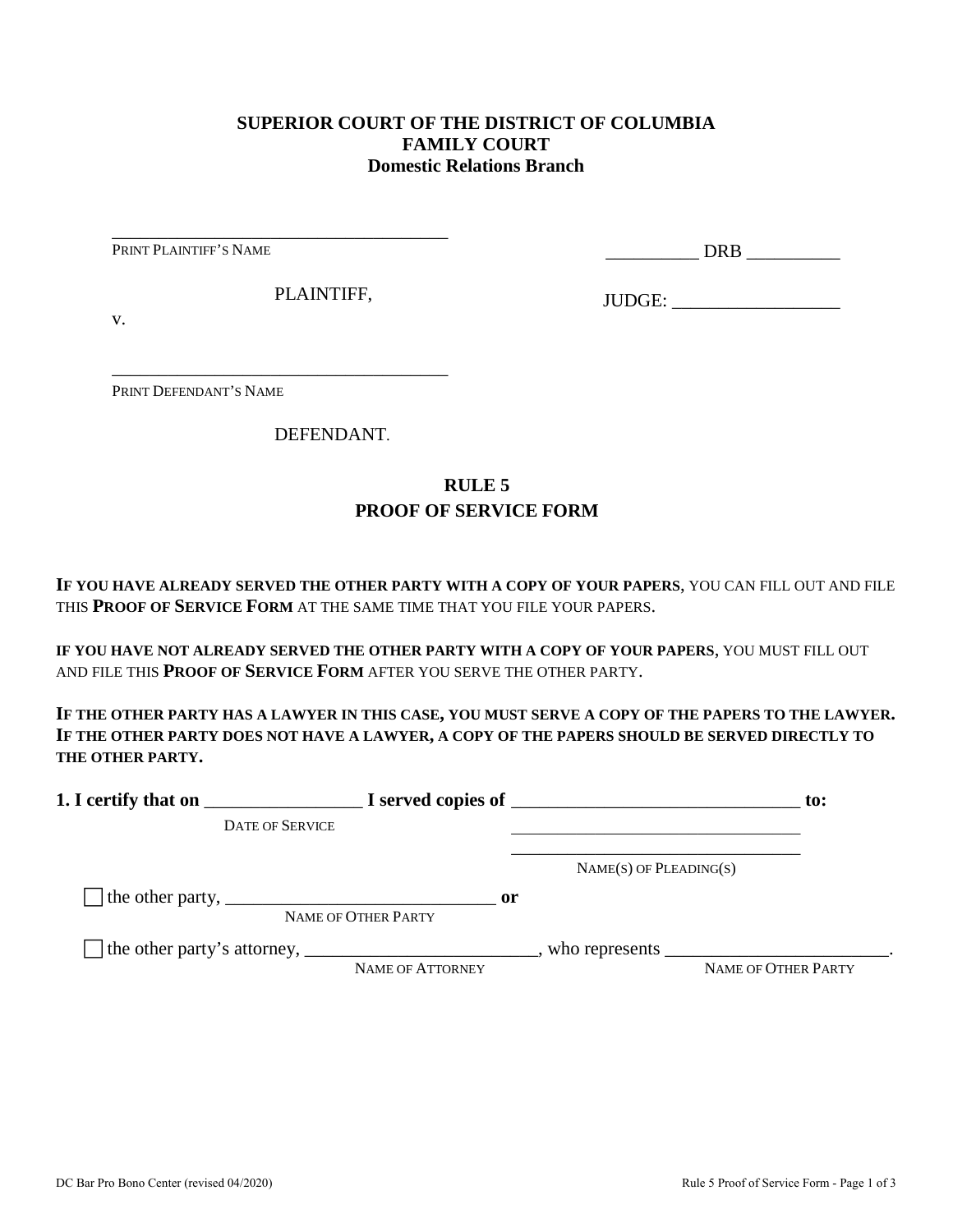## **2. I delivered copies of the papers by:** [CHECK ONE]

**handing them to the other party**.

 **sending them to the other party by first class mail** to the other party's last known address: \_\_\_\_\_\_\_\_\_\_\_\_\_\_\_\_\_\_\_\_\_\_\_\_\_\_\_\_\_\_\_\_\_\_\_\_\_\_\_\_\_\_\_\_\_\_\_\_\_\_\_\_\_\_\_\_\_\_\_\_\_\_\_\_\_\_\_.

ADDRESS WHERE THE PAPERS WERE SENT **leaving them with a person of suitable age and discretion** who lived with the other party at: \_\_\_\_\_\_\_\_\_\_\_\_\_\_\_\_\_\_\_\_\_\_\_\_\_\_\_\_\_\_\_\_\_\_\_\_\_\_\_\_\_\_\_\_\_\_\_\_\_\_\_\_\_\_\_\_\_\_\_\_\_\_\_\_\_\_\_. ADDRESS OR DESCRIPTION OF PLACE WHERE PAPERS WERE SERVED This place is the other party's  $\Box$  TEMPORARY RESIDENCE. PERMANENT RESIDENCE. OTHER: \_\_\_\_\_\_\_\_\_\_\_\_\_\_\_\_\_\_\_\_\_\_\_\_\_\_\_\_\_\_\_\_\_. SPECIFY OTHER TYPE OF RESIDENCE I state the following about the person I gave the papers to (PROVIDE AS MANY DETAILS AS POSSIBLE): Their name: Their approximate age: \_\_\_\_\_\_\_\_\_\_\_\_\_\_\_\_. Their relationship to the other party is: Spouse/partner Family member (specify): \_\_\_\_\_\_\_\_\_\_\_\_\_\_\_\_\_\_\_\_\_  $\Box$  Roommate  $\Box$  Other: **leaving them at the other party's attorney's office** with the attorney, a clerk or other person in charge: \_\_\_\_\_\_\_\_\_\_\_\_\_\_\_\_\_\_\_\_\_\_\_\_\_\_\_\_\_\_\_\_\_\_\_\_\_\_\_\_\_\_\_\_\_\_\_\_\_\_\_\_\_\_\_\_\_\_\_\_\_\_\_\_ PRINT NAME OF PERSON SERVED WITH PAPERS \_\_\_\_\_\_\_\_\_\_\_\_\_\_\_\_\_\_\_\_\_ TITLE OF PERSON SERVED \_\_\_\_\_\_\_\_\_\_\_\_\_\_\_\_\_\_\_\_\_\_\_\_\_\_\_\_\_\_\_\_\_\_\_\_\_\_\_\_\_\_\_\_\_\_\_\_\_\_\_\_\_\_\_\_\_\_\_\_\_\_\_\_ STREET ADDRESS CITY, STATE AND ZIP CODE **sending them electronically** through CaseFileXpress or some other electronic way agreed to by the other party in writing: \_\_\_\_\_\_\_\_\_\_\_\_\_\_\_\_\_\_\_\_\_\_\_\_\_\_\_\_\_\_\_\_\_\_\_\_\_\_\_\_\_\_\_\_\_\_\_\_\_\_\_\_\_\_\_\_\_\_\_\_\_\_\_\_ EMAIL ADDRESS OF OTHER PARTY (IF USED) \_\_\_\_\_\_\_\_\_\_\_\_\_\_\_\_\_\_\_\_\_\_\_\_\_\_\_\_\_\_\_\_\_\_\_\_\_\_\_\_\_\_\_\_\_\_\_\_\_\_\_\_\_\_\_\_\_\_\_\_\_\_\_\_ ELECTRONIC MEANS USED (FOR EXAMPLE: EMAIL, CASEFILEXPRESS)

\_\_\_\_\_\_\_\_\_\_\_\_\_\_\_\_\_\_\_\_\_\_\_\_\_\_\_\_\_\_\_\_\_\_\_\_\_\_\_\_\_\_\_\_\_\_\_\_\_\_\_\_\_\_\_\_\_\_\_\_\_\_\_\_\_\_\_\_\_

 $\Box$  **some other way** agreed to by the other party in writing:

SPECIFY HOW SERVICE WAS COMPLETED